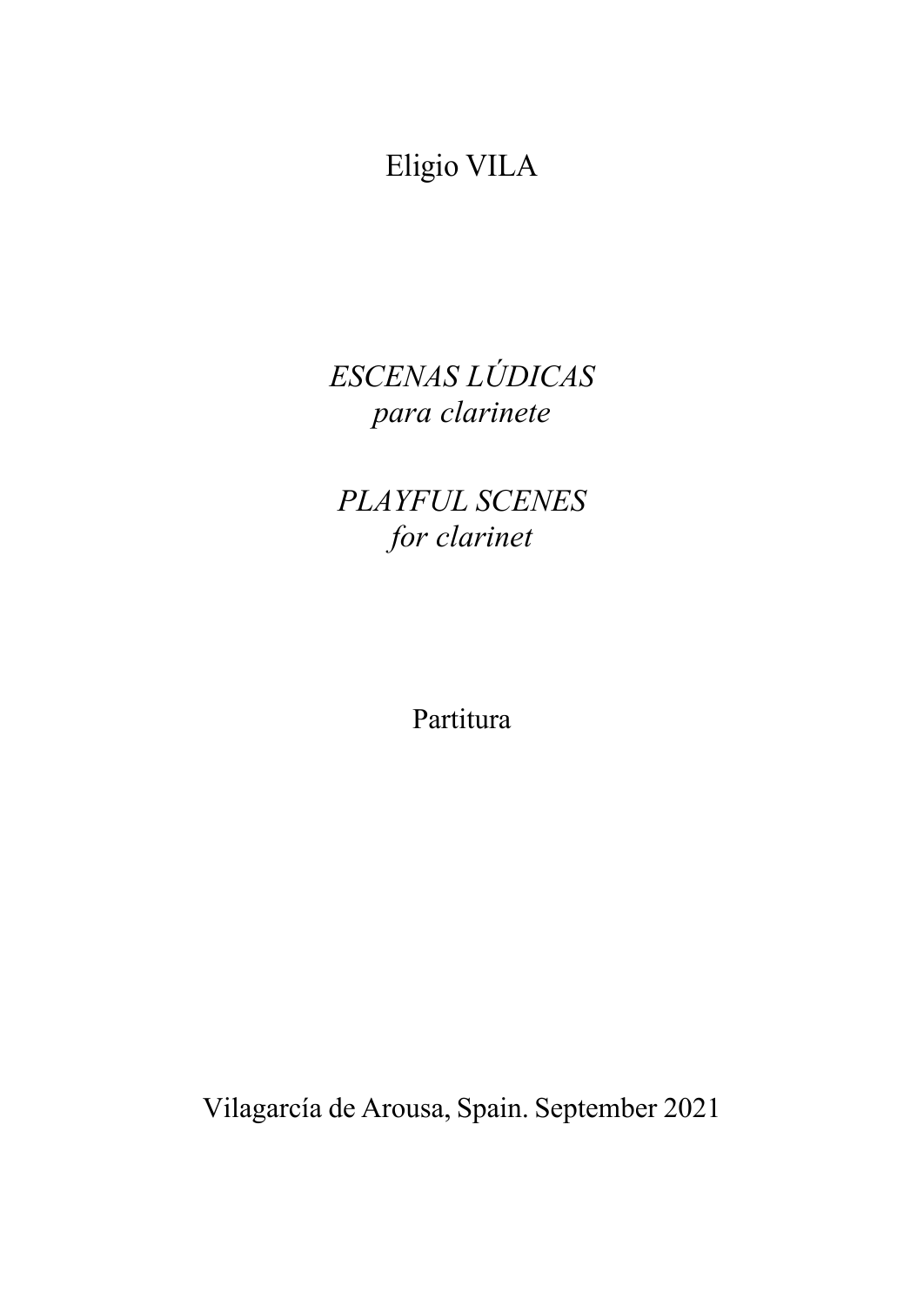## Abreviaturas y Símbolos . Abbreviations and Symbols







Duración: 9 min., 14 seg., aprox.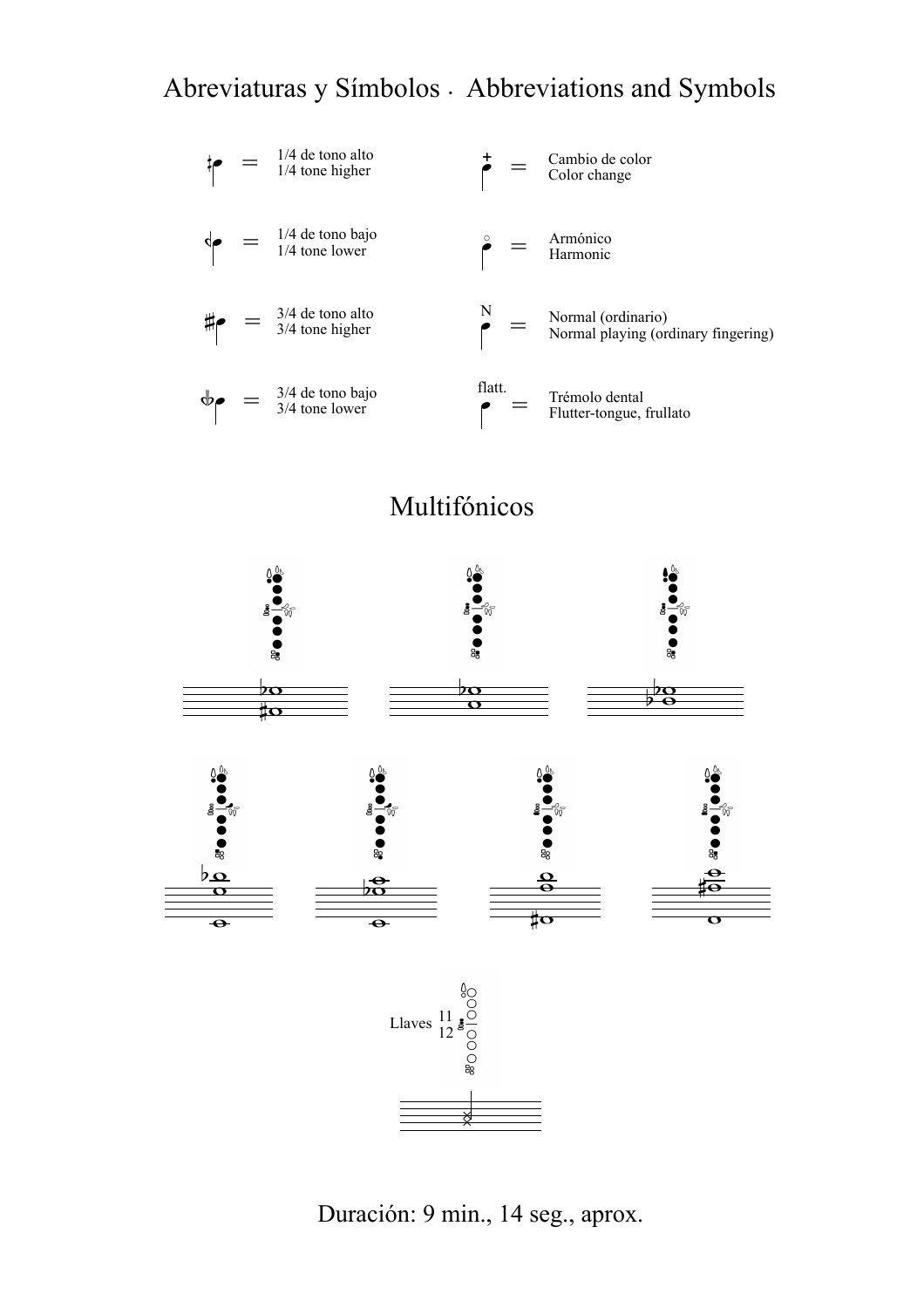## Escenas Lúdicas *para clarinete* I Playful Scenes *for clarinet* Op. 36 *A mi gran amigo Asterio Leiva*

Eligio VILA (\*1943)











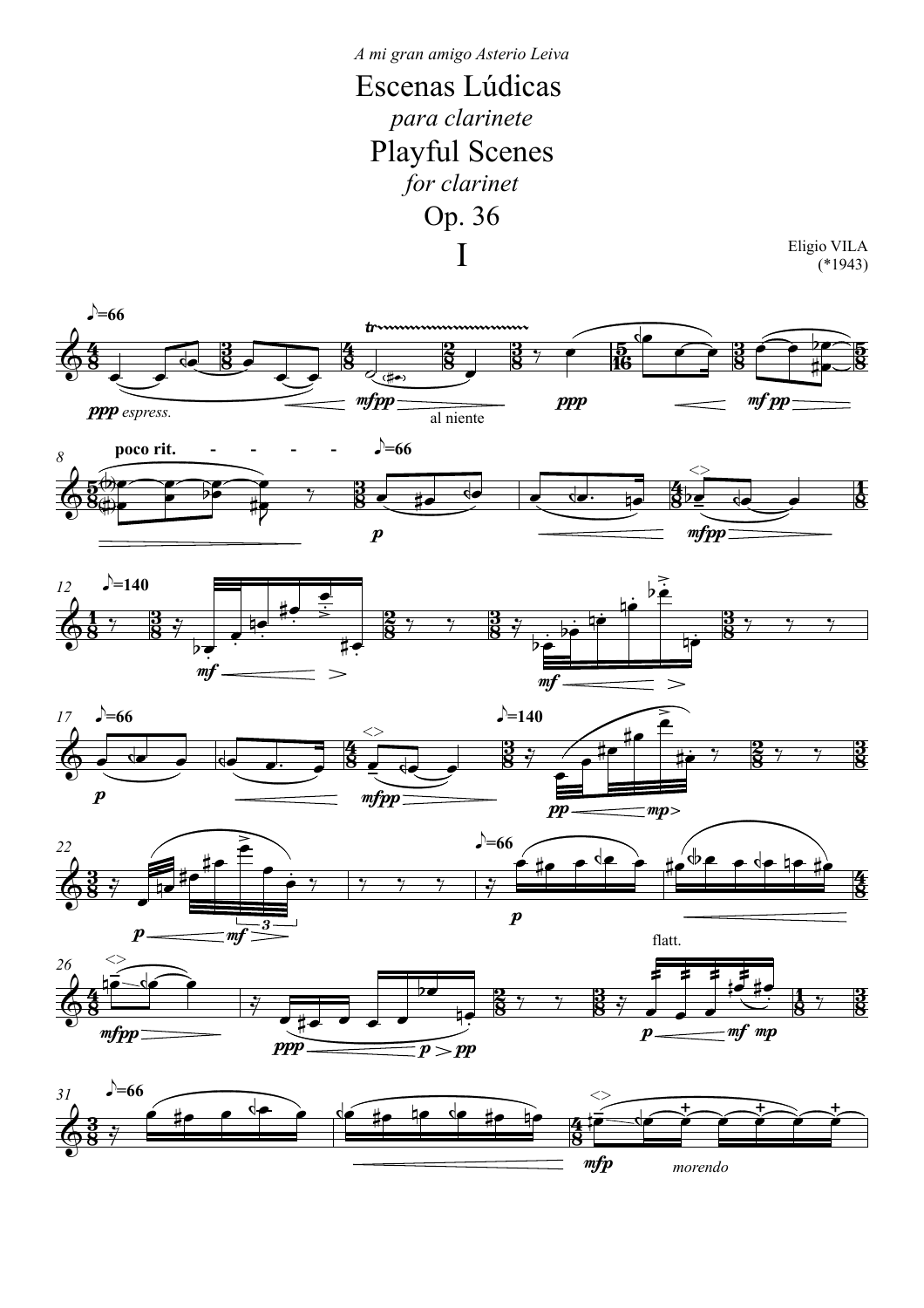











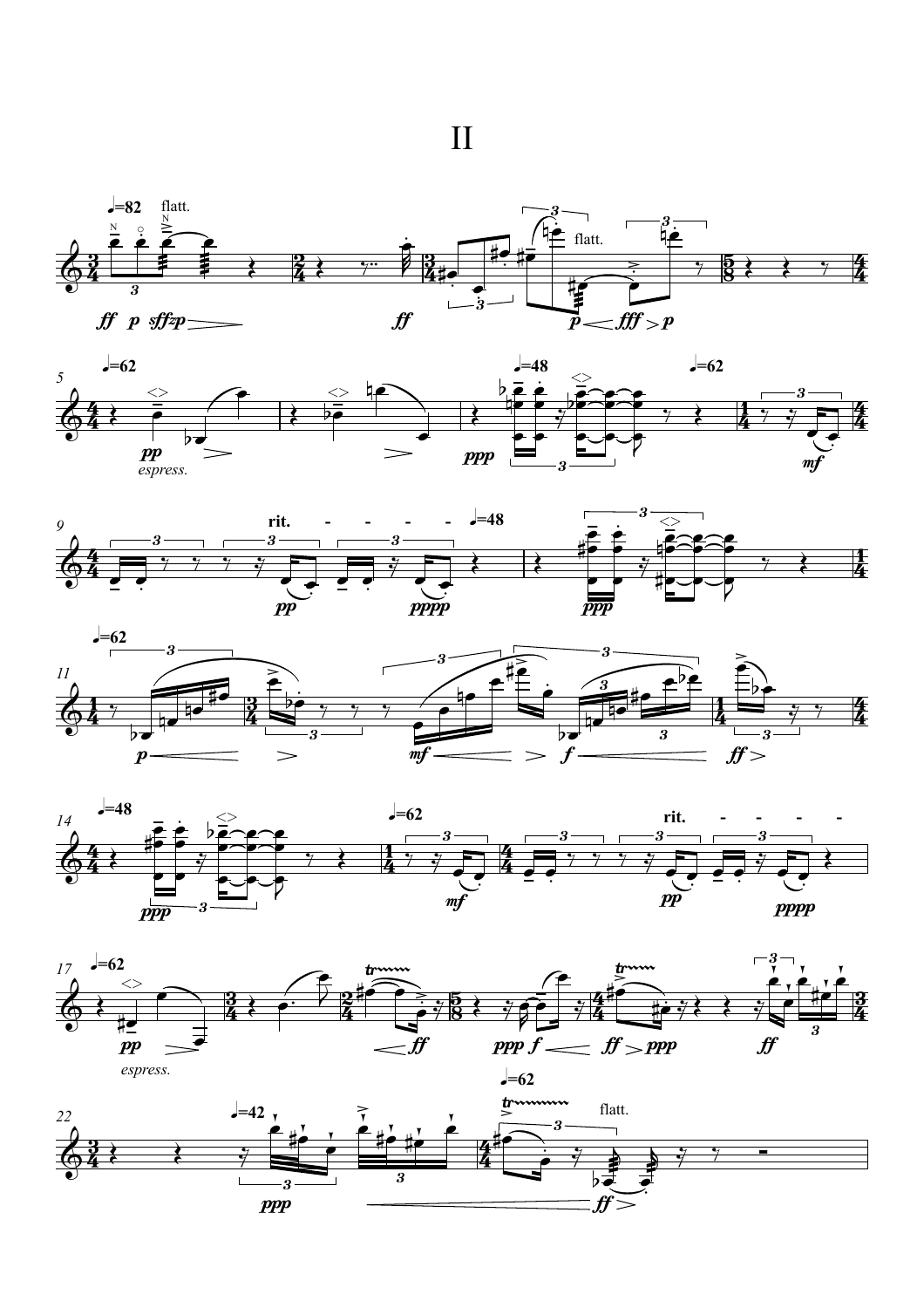